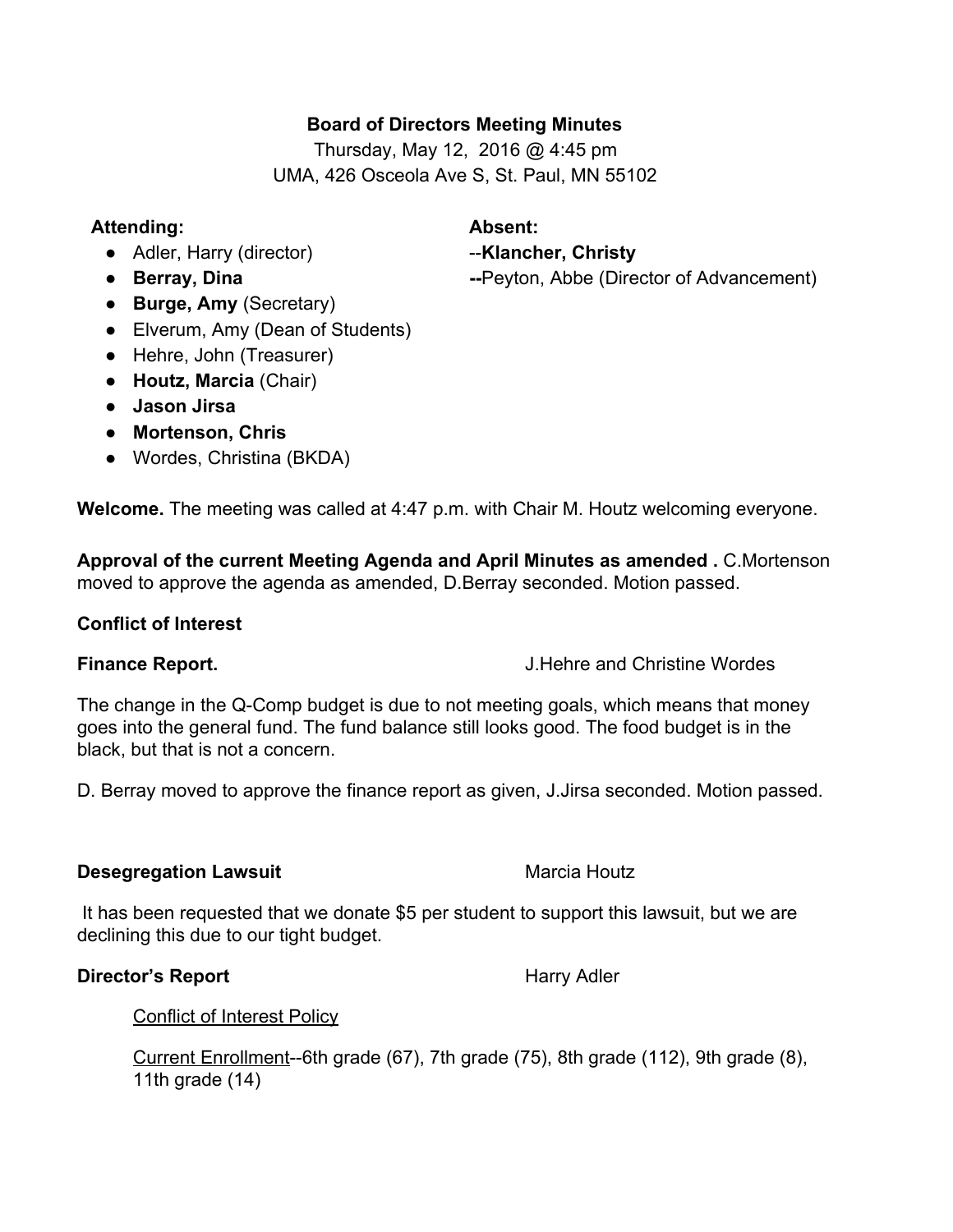Next Year's Enrollment--Budgeting for 6th grade (75), 7th grade (75), 8th grade (75), 9th grade (30), 12th grade (14) There are lots of new relationships being formed and we know to start recruitment next fall for the next school year.

The board needs to approve a cap for the number of students which will be based on the budget. This is not a policy change, but something that can be done annually. It is proposed that we set a maximum 28 average per section, with three 6th, three 7th, three 8th, two 9th and one 12th grade sections. J.Jirsa motioned to pass. C.Mortenson seconded. Motion passed.

A waiting list policy will be written down and voted on at a future meeting.

Need for new policies on bussing and technology--looking at decreasing the number of busses and adding hubs to decrease the number of stops that only have one student and to increase the number of students. We need to update our policy of bus transportation to include expectations for the bus service.

Some schools charge fees for both bussing and technology. We are not making a decision about this at this time, but we will look at it as a possibility for the future.

Preliminary Budget for 2016-17--Our CSP Grant has been spent 100%. The board has reviewed the budget for the upcoming year and adjusted salaries accordingly to meet the budget. Staff who are affected have been notified. Salary increases will be considered if enrollment is up in the fall. A committee needs to be formed to create a salary policy.

Our current Fund Balance is \$45000, and the new budget would bring it up at \$60000. Most charter schools try to have a Fund Balance of about 20%.

C.Mortenson made the motion to revise the 2015-2016 budget as presented:

- General Fund Revenues of \$3,377, 770; Expenditures of \$3,306,763; Transfers Out of \$18,756; Other Financing Source of \$106,160; and Other Financing Use of \$53,080
- Food Service Fund Revenues of \$43,400; Expenditures of \$49,400; and Transfers In of \$6,000
- Community Service Fund Revenues of \$2,000; Expenditures of \$14,756; and Transfers In of \$12,756

D.Berray seconded. Motion passed.

**Gala Reminder--May 20th. Buy tickets. Bring friends. Share it on Facebook!** 

- 75 tickets sold so far
- Actively communicating to parents and community through advisory, email, and Facebook.
- Students are making decorations and food.